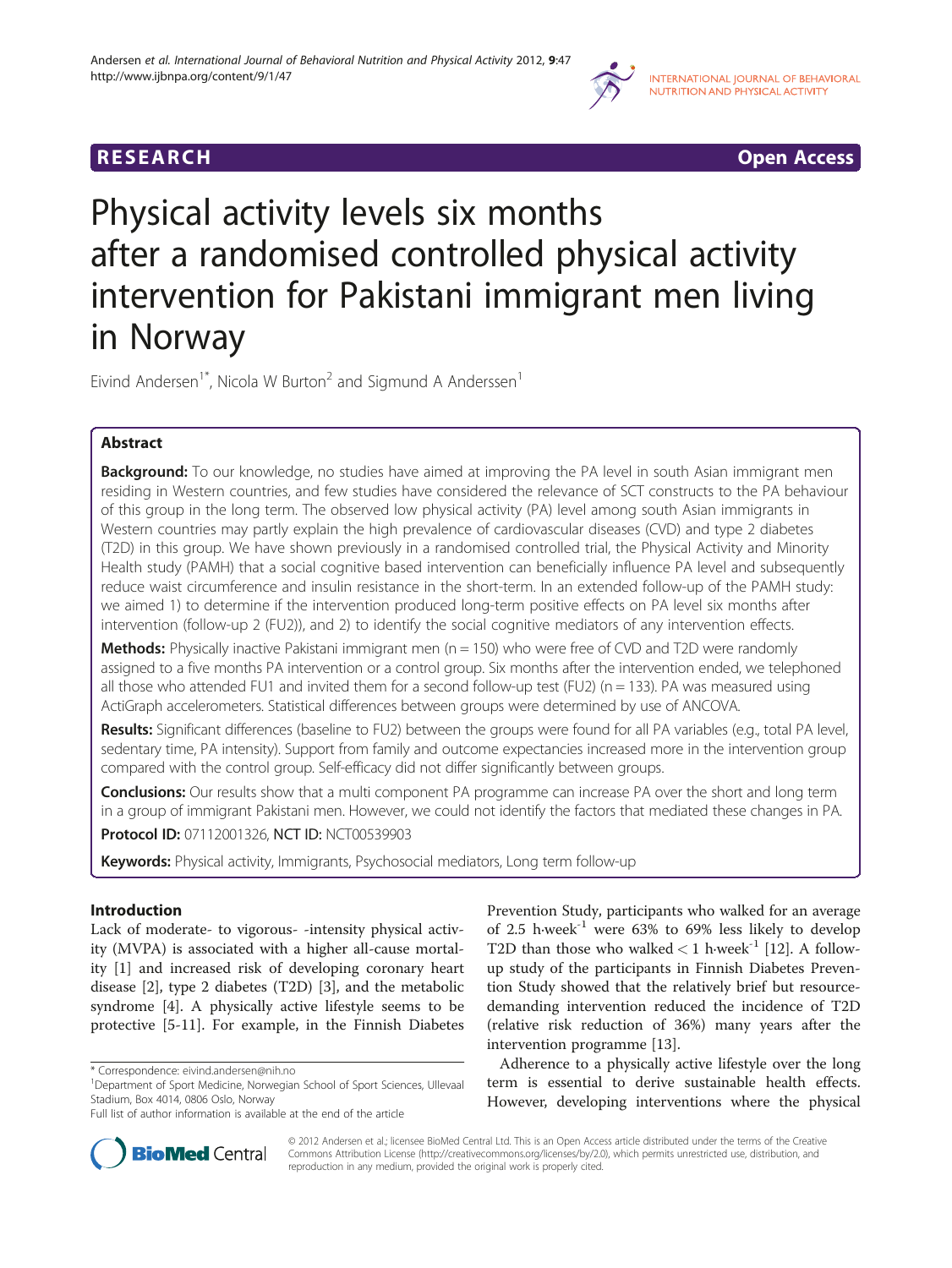activity (PA) behaviour is maintained over the long term has proven challenging. Fewer than half of those who initiate any type of PA regimen will not continue the behaviour [[14\]](#page-8-0), and when interventionists and the incentives they provide are no longer available, PA tends to decline with time [[14](#page-8-0)].

Interventions may be more successful at inducing sustained behaviour change if they involve strategies of behaviour modification [\[14\]](#page-8-0). Social cognitive theory (SCT) [[15](#page-8-0)] is acknowledged as one of the leading behaviour change theories to explain and predict PA in the general population [[16,17\]](#page-8-0) and in those with T2D [\[18\]](#page-8-0). The central tenet of SCT is self-efficacy (i.e., confidence to perform the behaviour), which has been consistently and positively associated with PA [[19](#page-8-0)]. Another major SCT construct is outcome expectancies (i.e., the person must value the outcomes that he/she believes will occur and that these positive outcomes outweigh any negative outcomes that might also be experienced). Other SCT constructs include the physical environment, the social environment, behavioural capability, and personal regulation. PA interventions targeting these constructs may use strategies such as providing PA opportunities, social support, and skills training; identifying PA outcomes with functional meaning; and observational learning, rewards and incentives, goal setting, problem solving, and self-reward [\[20\]](#page-8-0).

The Physical Activity and Minority Health (PAMH) study was a five month SCT based PA programme for sedentary Pakistani immigrant men living in Norway. The low levels of PA among south Asian immigrants (which includes those from Pakistan, India, Sri Lanka, Nepal, and Bangladesh) in Western countries [[21-28\]](#page-8-0) are likely to contribute to the high prevalence of T2D and CVD [\[21,22,29-](#page-8-0)[36](#page-9-0)]. To our knowledge, only a few interventions have aimed at improving the PA level in south Asian immigrant men residing in Western countries, but none of these have reported on the long-term effects of the intervention [[37](#page-9-0)]. In addition only one of these had a randomised controlled design [\[38](#page-9-0)]. This latter study was however, not designed to test the effect of a behaviour change program on the PA behaviour, but rather to test the effect of a structured exercise program over 12 weeks on insulin sensitivity. Also, few interventions have considered the relevance of SCT constructs to the PA behaviour of this group. As reported previously, a randomised controlled trial (RCT) of the intervention found positive short-term improvements (immediately after the intervention; follow-up 1 (FU1)) in PA level and accompanying beneficial changes in insulin sensitivity and waist circumference ([\[39](#page-9-0)] in press). The aims of the current study were: 1) to determine if the intervention produced long-term (six months after the intervention; follow-up 2 (FU2)) positive effects on PA level, and 2) to identify the social cognitive mediators of any intervention effects.

# Methods

The design, the intervention programme and methods of the PAMH study have been described in detail previously ([\[39\]](#page-9-0) in press), a short description is given below. The study protocol was approved by the Regional Committee for Medical Research Ethics (ref. no. S-07300b) and the Norwegian Social Science Data Services (ref. no. 17212/ 2/KS). All participants gave written informed consent.

# Participants

For the original RCT, 150 participants, recruited through mosques and Muslim festivals, were randomised to either an intervention group or a control group at the baseline visit using a computer-generated list of random numbers. Pakistani (either born in Pakistan or parents born in Pakistan) immigrant men living in Oslo, Norway who were aged 25 to 60 years and who were not too physically active (i.e., they were excluded if they were exercising more than twice a week at a moderate or higher intensity for  $\geq$  30 min or cycling or walking to work most days of the week) were eligible for inclusion. Participants were not eligible if they had diabetes, did not speak Norwegian or had a severe injury. Seventeen participants were lost to FU1. Six months after the intervention ended, we telephoned all those who had attended FU1 and invited them to the FU2  $(n = 133)$ . Three participants declined, leaving 130 participants in the FU2 study. A scheme of the flow of participants through the trial is presented in the Figure [1](#page-2-0).

# Intervention programme

Using the results from two focus groups with representatives from the male Pakistani immigrant group  $(n = 20)$ ([\[39\]](#page-9-0) in press) and numerous studies supporting the use of SCT constructs to change PA behaviour [\[20](#page-8-0)], we targeted three primary SCT key concepts to promote PA change: self- efficacy (i.e., confidence to perform PA), social environment (i.e., social support for PA from family and friends, physically active role models), and outcome expectancies (i.e., expected benefits and costs of performing PA). The secondary SCT components targeted included the physical environment (opportunities to perform PA) and behavioural capability (knowledge and skill). The programme included structured group exercise sessions led by an exercise physiologist twice a week, two group lectures, one individual counselling session, written material and a phone call. Table [1](#page-3-0) provides an overview of how these strategies were linked to SCT constructs. The intervention programme lasted five months. The control group received their baseline results about two weeks after the testing, and was offered organised exercise (once a week for four months), one group lecture and written material after the end of the intervention.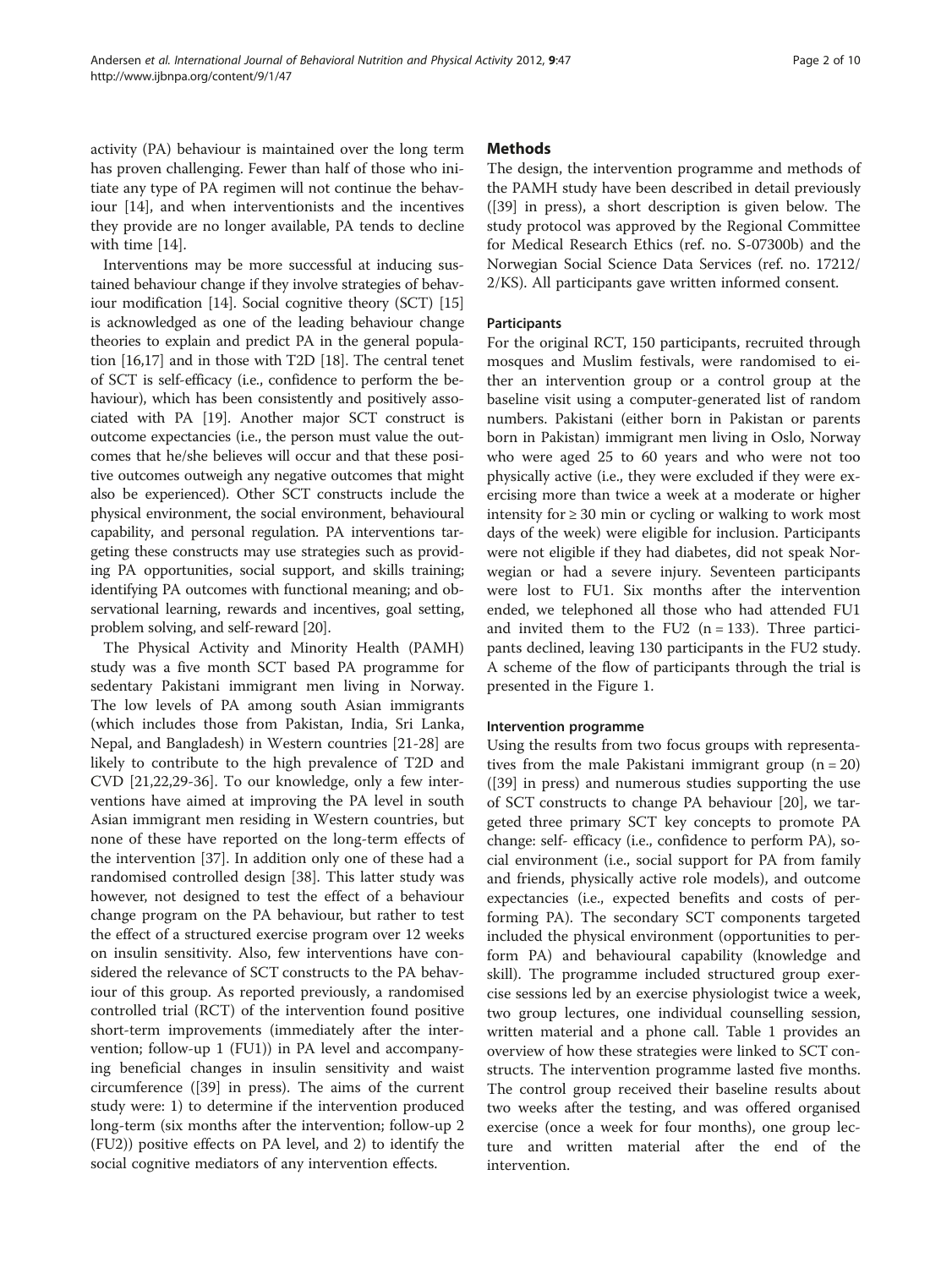<span id="page-2-0"></span>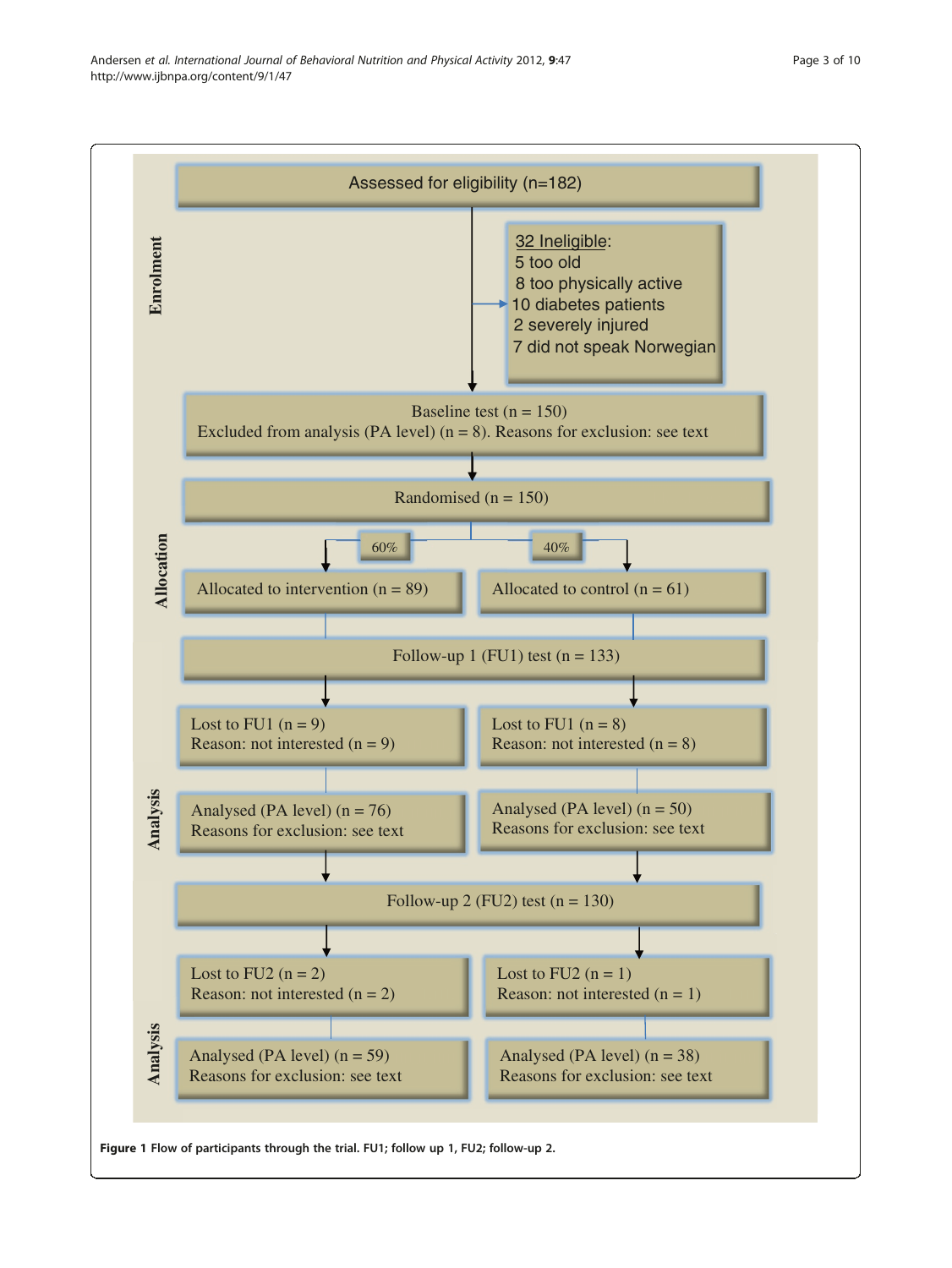# <span id="page-3-0"></span>Table 1 Overview of the intervention components, attendance rates, behaviour change strategies and targeted social cognitive constructs

| Intervention<br>component | Dose            | <b>Description</b>                                                                                                                                                                                                                                                                                           | Behaviour change strategy                                             | <b>Targeted</b><br>construct |
|---------------------------|-----------------|--------------------------------------------------------------------------------------------------------------------------------------------------------------------------------------------------------------------------------------------------------------------------------------------------------------|-----------------------------------------------------------------------|------------------------------|
| Structured                | 60 min          | Participants could choose to attend one out of five different                                                                                                                                                                                                                                                | -Provide opportunities for PA                                         | -Environment                 |
| group<br>exercise         | twice<br>a week | exercise facilities in Oslo. The different exercise groups were<br>led by an exercise physiologist. The exercise training                                                                                                                                                                                    | -Increase social support for PA                                       | -Expectancies                |
|                           |                 | programme was designed as a low threshold activity.<br>The sessions had the following structure: a 15 min                                                                                                                                                                                                    | -Promote mastery learning<br>through skill training                   | -Self-efficacy               |
|                           |                 | warm-up with easy and fun games, 40 min of floor<br>ball and/or football plus some strength exercises and<br>a 5 min cool down. Seven participants did not attend                                                                                                                                            | -Improve knowledge<br>and skill to perform PA                         |                              |
|                           |                 | any of the sessions (one trained by himself and six                                                                                                                                                                                                                                                          | -Promote positive outcomes of PA                                      |                              |
|                           |                 | were not motivated) and two were injured at the first<br>exercise session. The mean attendance was 60%<br>(range: 11% to 100%).                                                                                                                                                                              | -Provide credible role models for PA                                  |                              |
| Group lectures 2x2h       |                 | The lectures were conducted at the Norwegian<br>School of Sports Sciences. The project leader<br>led the classes. Major topics were:                                                                                                                                                                         | -Improve knowledge of PA<br>options, including non-vigorous PA        | -Social support              |
|                           |                 | -What is PA?                                                                                                                                                                                                                                                                                                 | -Improve knowledge on how to<br>incorporate PA into the daily routine | -Expectancies                |
|                           |                 | -PA and health link; short- and long term effects                                                                                                                                                                                                                                                            | -Enhance PA expectancies                                              | -Self-efficacy               |
|                           |                 | -The harms of physical inactivity                                                                                                                                                                                                                                                                            | -Improve goal setting for PA                                          |                              |
|                           |                 | -PA recommendations and how to achieve these                                                                                                                                                                                                                                                                 | -Improve problem solving of PA barriers                               |                              |
|                           |                 | -Activity examples                                                                                                                                                                                                                                                                                           | -Improve social support for PA                                        |                              |
|                           |                 | -Setting small goals                                                                                                                                                                                                                                                                                         |                                                                       |                              |
|                           |                 | -Identifying and reducing perceived barriers                                                                                                                                                                                                                                                                 |                                                                       |                              |
|                           |                 | -Making a PA plan                                                                                                                                                                                                                                                                                            |                                                                       |                              |
|                           |                 | -Seeking social support                                                                                                                                                                                                                                                                                      |                                                                       |                              |
|                           |                 | -Self reward                                                                                                                                                                                                                                                                                                 |                                                                       |                              |
|                           |                 | Both attendees (90%) and non-attendees received<br>written summaries of the lecturers.                                                                                                                                                                                                                       |                                                                       |                              |
| Individual                | 1 <sub>h</sub>  | The counselling was based on the concept that all advice                                                                                                                                                                                                                                                     | -Identify opportunities for PA                                        | -Social support              |
| counselling<br>sessions   |                 | must match the participants' experience of PA and degree<br>of motivation. Together with the participant, the primary<br>goal was to find activities that could be implemented in a                                                                                                                          | -Improve knowledge and<br>skill to perform PA                         | -Self-efficacy               |
|                           |                 | usual week, with the sum of these activities enabling them                                                                                                                                                                                                                                                   | -Enhance goal setting for PA                                          | -Expectancies                |
|                           |                 | to reach the PA recommendations. After discussing activity<br>options, the participants set the goals they wanted to                                                                                                                                                                                         | -Promote mastery for PA                                               |                              |
|                           |                 | achieve over the five-month period. Finally, we discussed barriers<br>by asking "What do you think can stop you from<br>carrying out this activity plan?", and the possible barriers,<br>and solutions to them were discussed and written down.<br>All participants completed this part of the intervention. | -Identify and problem<br>solve barriers to PA                         |                              |
| Phone call                |                 | 5-15 min Three to five weeks before the first follow-up test, intervention<br>participants in the intervention group were telephoned to                                                                                                                                                                      | -Provide feedback on PA<br>behaviour                                  | -Social support              |
|                           |                 | discuss the activity plan, to make changes if necessary,<br>and to encourage further efforts. All participants were<br>reached within three attempts.                                                                                                                                                        | -Reinforce problem<br>solving for PA                                  | -Self-efficacy               |
|                           |                 |                                                                                                                                                                                                                                                                                                              | -Provide encouragement and help                                       |                              |

# Measurements

# Accelerometer recordings

The 130 participants who agreed to participate in the FU2 study were sent a package by mail containing a preprogrammed accelerometer and information on how and when to use it, a questionnaire and a prepaid envelope for return.

Free-living PA was assessed using the ActiGraph accelerometers (ActiGraph, LLC, Pensacola, FL, USA). An accelerometer is an instrument that continuously measures acceleration, and the raw data from this instrument are called "counts", which represent the sum of acceleration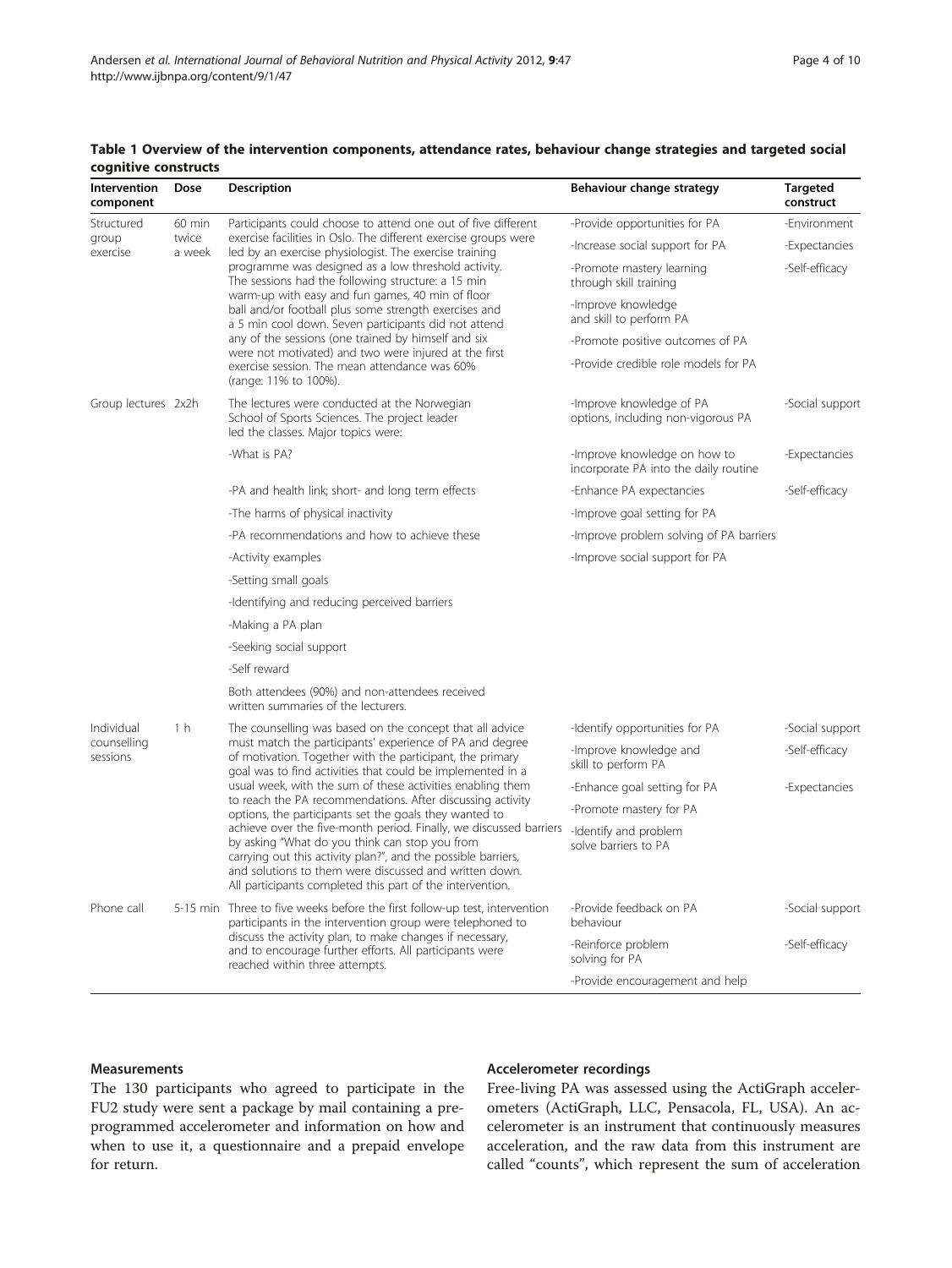in a given time period. The activity monitor model 7164 was used at baseline and FU1, and the GT1M model at the FU2 test. The different types of Actigraph accelerometers have been shown to produce the same results during walking and running [[40\]](#page-9-0).

The primary outcome variable from the accelerometer data was the average counts per minute per day (CPM) (an indicator of the total PA level) throughout the sevenday measurement period. The secondary outcomes were the minutes spent sedentary behaviour, and in light-, moderate-, vigorous- and very vigorous-intensity PA using the following cut point (all in CPM): sedentary behaviour  $\leq 100$  CPM [\[41\]](#page-9-0), light intensity PA, 101 to 1951 [[42](#page-9-0)]; moderate intensity PA, 1952 to 5724; vigorous intensity PA, 5725 to 9497; and very vigorous intensity  $PA$ 9497 [\[43\]](#page-9-0). These cut points are used widely and correlate with maximal oxygen uptake  $(r = 0.88)$  [[43](#page-9-0)].

The participants were instructed to wear the accelerometer on the right hip during all waking hours, except while swimming and bathing, for seven days. The accelerometers were programmed to start recording at 6 am the day after the participants received their accelerometer. The epoch length (sample interval) was set to 1 min. In the analysis of accelerometer data, epoch periods with a value of zero for 60 min (with allowance for two exceptions above zero) or longer were interpreted as "accelerometer not worn" and removed from the analyses [\[42,44\]](#page-9-0). PA data were used if the participant had accumulated a minimum of eight hours of activity data per day for at least two days, regardless of the type of day (workday or weekends). CPM did not differ between those who wore the monitor for two days (baseline:  $n =$ 7, FU1:  $n = 3$ ) and those who wore the monitor for three days or more. Subsequently, data from those participants who had worn the monitor for two days were also included [[45\]](#page-9-0). Accelerometer data were processed and analysed using the SAS-based (version 9) (SAS Institute Inc. Cary, NC, USA) program CSA-Analyser ([http://csa.](http://csa.svenssonsport.dk) [svenssonsport.dk\)](http://csa.svenssonsport.dk).

One hundred and forty-two participants (95%) had valid recordings at the baseline test: four lost their monitor and four had fewer than two valid days of recordings. At the FU1 test, 126 participants (84%) had valid recordings: 17 did not attend FU1, five had fewer than two days of recordings, and two did not return their accelerometer. Of the 130 participants at the FU2 test, we had valid accelerometer recordings on 97 (65%) of the original baseline sample: 12 participants sent the monitor back without having used it, six had fewer than two days of valid recordings and 15 did not return the monitor (Figure [1](#page-2-0)).

The participants wore the monitor for an average of  $6.3 \pm 1.8$  days (mean  $\pm$  standard deviation (SD)) at baseline,  $6.1 \pm 1.5$  days at FU1, and  $5.6 \pm 1.6$  days at FU2. The

mean (± SD) wearing time was  $13.5 \pm 1.5$  h⋅day<sup>-1</sup> at baseline, 13.6 ± 1.6 h∙day-1 at FU1 and 13.3 ± 1.9 h∙day-1 at FU2.

# Social cognitive variables

The following potential mediators of change in PA were measured by questionnaire scales: self-efficacy, social support for PA, and outcome expectancies. These variables were selected as the primary targets of the intervention. All scales were derived or modified from previously developed and validated scales (Table [2\)](#page-5-0). The measurement properties of these scales are summarised in Table [2.](#page-5-0) The mean score of all relevant items was computed for each scale, for participants with a response rate of 75% or greater on the respective item [\[46](#page-9-0)]. Generally, internal consistency (Cronbach's alpha) properties were satisfactory (Table [2](#page-5-0)). Information about barriers to PA was collected by asking the participants to; "Rate how relevant the listed barriers are for you". The scale went from 0 (not a barrier) to 5 (very relevant).

# Statistical analyses

The outcome data were analysed on a per protocol basis, without imputations. Delta PA scores and the potential psychosocial mediators were calculated (baseline to FU2), and used as the dependent variable in the analysis of covariance (ANCOVA), and with baseline measurements and age as covariates when calculating the significance of differences between the groups. Independent and paired-sample t tests were used to test differences between and within groups at the baseline, respectively, and t tests were used for the drop-out analysis. Effect sizes were calculated as: delta mean in the intervention group - delta mean in the control group / standard deviation of delta mean in the control group. According to Baron and Kenny (1986), several steps are required to demonstrate a mediation effect [\[49\]](#page-9-0). The criterion for a change in the hypothesised mediator to be associated with the change in PA was not met in the current study, and thus further analysis was not undertaken.

# Results

# Socio-demographics

Of the 150 participants at baseline, 124 (83%) were not born in Norway (first generation immigrants). The first generation immigrants had lived in Norway for an average of 20 years (range 1 to 38 years). One hundred and forty three were employed (95%), and 54% had college education. Most of the participants worked as either taxi drivers (48%) or white collar workers (31%). A high percentage of these men were overweight (93%) or obese (81%), were insulin resistant (73% scored  $> 2.5$  in the homeostasis model assessment, developed by Matthews et al. [\[50](#page-9-0)]) or had the metabolic syndrome (50%), espe-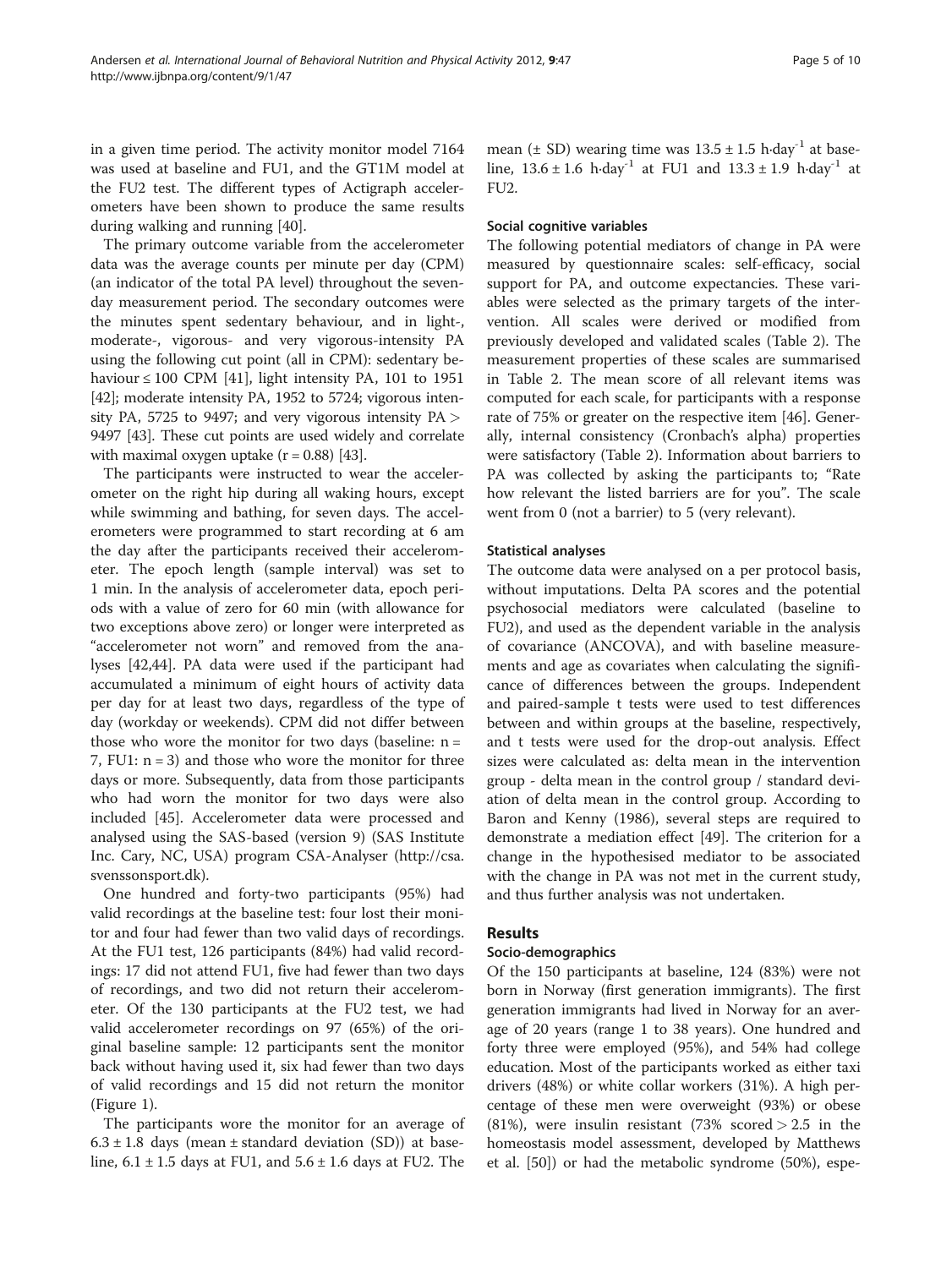| Variable             | Number of items /<br>response format                 | <b>Example of sample items</b>                                                        | Original reference<br>source on which<br>items were based | Cronbach's alpha<br>Baseline, FU1 and<br>FU2 (range) |
|----------------------|------------------------------------------------------|---------------------------------------------------------------------------------------|-----------------------------------------------------------|------------------------------------------------------|
| Social support       |                                                      | Have your family/friends                                                              | $[47]$                                                    |                                                      |
| - family             | $6/1$ (never) - 5 (very often)                       | Encouraged you to be                                                                  |                                                           | $0.85 - 0.87$                                        |
| - friends            | $6/1$ (never) - 5 (very often)                       | physically active?                                                                    |                                                           | $0.87 - 0.88$                                        |
| Self-efficacy        | 7 / 1 (not at all confident)<br>- 7 (very confident) | am confident I can participate<br>in planned physical activity<br>when I am tired     | $[48]$                                                    | 0.87-0.89                                            |
| Outcome expectancies | $6/1$ (unlikely) – 7 (very likely)                   | If I am regularly physically active<br>in the next month Iwill get<br>in better shape |                                                           | $0.85 - 0.89$                                        |

<span id="page-5-0"></span>Table 2 Measurement properties of psychosocial scales

cially the taxi drivers [[51](#page-9-0)]. Table 3 presents more of the baseline characteristics.

## Attrition

Of the 133 participants who completed FU1, three declined the FU2 test, and 19 in the intervention group and 14 in the control group did not have valid accelerometer recordings at the FU2 test. At baseline, those with valid accelerometer recordings at FU2 ( $n = 97$ ) had a lower postprandial glucose level (mean difference = − 1.2: 95% CI (confidence interval) =  $-$  0.04 to  $-$  2.4; P = 0.04) and fasting insulin level (mean difference = − 22: 95% CI =  $-1.0$  to  $-43$ ; P = 0.04) and higher CPM (mean difference = 49:  $95\%$  CI = 6.9 to 91; P = 0.02), compared with those with invalid accelerometer recordings at FU2 or drop-outs ( $n = 53$ ).

#### Physical activity

Table [4](#page-6-0) displays the PA data at all the three measurements times for the intervention and control groups. The delta differences (baseline to FU2) in all PA variables differed significantly between groups. CPM on both

Table 3 Baseline characteristics for the intervention and the control group

| Characteristic                                 | <b>Intervention</b><br>group | Control<br>group | Mean difference           |  |  |
|------------------------------------------------|------------------------------|------------------|---------------------------|--|--|
|                                                | $(n = 89)$                   | $(n = 61)$       | (95% CI)                  |  |  |
| Age (years)                                    | 35.7(6.1)                    | 39.7 (9.2)       | $-3.9$ (-6.6 to $-1.2$ )* |  |  |
| Weight (kg)                                    | 83.7 (12)                    | 84.1 (14.4)      | $-0.3$ ( $-4.7$ to 4.1)   |  |  |
| Height (cm)                                    | 174 (6.2)                    | 174(6.2)         | $0.6$ (-1.3 to 2.7)       |  |  |
| BMI $(kq.m^{-2})$                              | 27.1(3.2)                    | 27.4 (4.2)       | $-0.2$ ( $-1.5$ to 0.9)   |  |  |
| Waist<br>circumference (cm)                    | 98 (9)                       | 99 (11)          | $-1.1$ (-4.6 to 2.3)      |  |  |
| Peak VO <sub>2</sub><br>$(m!kg^{-1}·min^{-1})$ | 33.9 (5.2)                   | 34.7(6.5)        | $-0.7$ ( $-3.4$ to 1.9)   |  |  |

Values are mean (standard deviation). The independent-sample t test was used to calculate significance of the difference between groups. CI confidence interval, BMI body mass index.  $*$  P = 0.005.  $\dagger$  n = 30 and 69 for the control and the intervention groups, respectively.

weekends and workdays changed more in the intervention group than in the control group. The intervention group had 84 more minutes of MVPA and 7.7 fewer hours of inactive time per week than the control group.

The intervention group increased the total PA level from baseline to the FU2 by a mean of 36 CPM (95%  $CI = 4$  to 70; P = 0.02), an increase of 10% (95% CI = 2 to 17) and time spent in MVPA by an average of 7.3 min⋅day<sup>-1</sup> (95%)  $CI = 0.8$  to 13.7; P = 0.03), an increase of 21% (95%  $CI = 10$ to 31). The intervention group reduced sedentary time by a mean of 0.7 hours⋅day<sup>-1</sup> (95% CI = −0.3 to −1.1; P = 0.001), a reduction of 9% (95% CI = 1.5 to 16). The PA variables did not change in the control group.

In the intervention group, the only significant change in PA characteristics from FU1 to FU2 was sedentary time, which was lower at the FU2 test (mean difference −0.5, 95% CI = −0.04 to −0.9; P = 0.03). In the control group, CPM (mean difference  $-38$ , 95% CI =  $-64$  to  $-11$ ; P = 0.006) and light intensity (mean difference −0.5, 95% CI =  $-0.9$  to  $-0.1$ ; P = 0.01) decreased from FU1 to FU2.

### Social cognitive variables

Except for a higher score on outcome expectancies in the intervention group (mean difference =  $0.6$ ,  $95\%$  CI = 0.9 to 0.2;  $P < 0.01$ ), none of the social cognitive variables differed between the two groups at baseline.

Support from family and outcome expectancies increased more from baseline to FU2 in the intervention group than in the control group (Table [5\)](#page-6-0). In the intervention group the participants scored higher at FU2 on social support from family (mean difference  $= 0.3, 95\%$  $CI = 0.07$  to 0.45;  $P = 0.008$ ) and outcome expectancies (mean difference = 0.3, 95% CI = 0.08 to 0.6;  $P = 0.01$ ). Self-efficacy and social support from friends did not change.

The intervention group perceived six of the 15 listed PA barriers to be less of an obstacle than did the control group. A significant change (from baseline to FU2) was found for the following barriers: time constraints (mean difference = 0.7, 95% CI = 0.0 to 1.5; P = 0.04), not the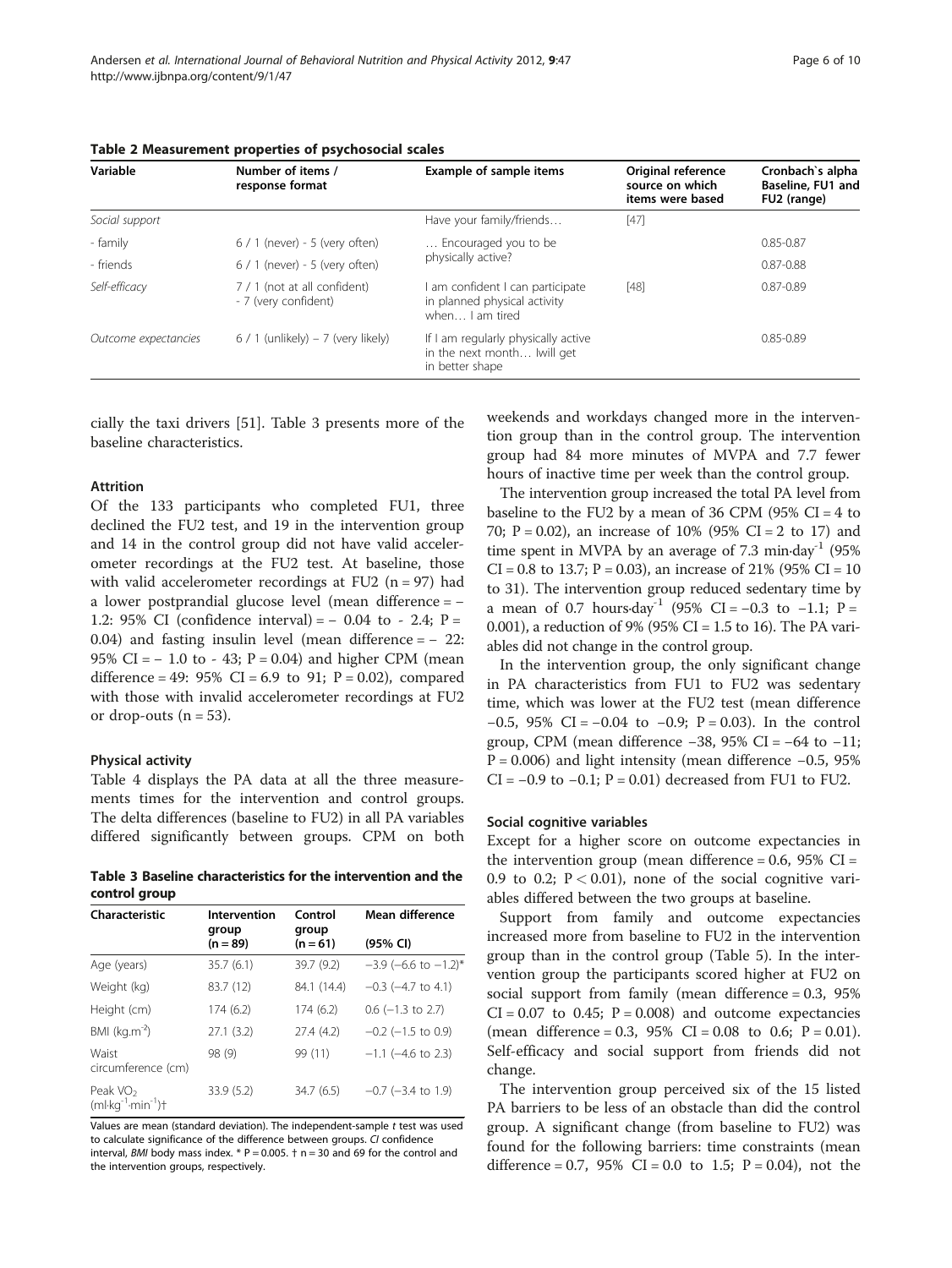<span id="page-6-0"></span>

| Table 4 Mean and standard deviation of physical activity data at the three measurement times |  |  |  |
|----------------------------------------------------------------------------------------------|--|--|--|
|----------------------------------------------------------------------------------------------|--|--|--|

|                                               | Intervention group |                 | Control group   |                 |                 |                 |                                     |                       |         |
|-----------------------------------------------|--------------------|-----------------|-----------------|-----------------|-----------------|-----------------|-------------------------------------|-----------------------|---------|
|                                               | <b>Baseline</b>    | FU <sub>1</sub> | FU <sub>2</sub> | <b>Baseline</b> | FU <sub>1</sub> | FU <sub>2</sub> | Adjusted $\Delta$ diff<br>(95% CI)* | <b>Effect</b><br>size | P-value |
| Total PA level (CPM)                          | 328 (138)          | 407 (149)       | 389 (137)       | (118)<br>281    | 317 (129)       | 260 (99)        | 81 (36 to 126)                      | 0.64                  | 0.001   |
| PA level on weekends (CPM)+                   | 304 (150)          | 422 (188)       | 370 (150)       | 278 (142)       | 319 (147)       | 249 (136)       | 124 (44 to 203)                     | 0.47                  | 0.003   |
| PA level on weekdays (CPM)                    | 332 (143)          | 407 (157)       | 388 (148)       | 283 (128)       | 320 (144)       | 265 (98)        | 72 (23 to 120)                      | 0.48                  | 0.004   |
| Sedentary time (hours.day <sup>-1</sup> )     | 8.4(1.6)           | 7.9(1.8)        | 7.7(1.5)        | 8.9(1.5)        | 8.9(1.5)        | 9.3(1.4)        | $-1.1$ (-1.8 to -0.5)               | $-0.23$               | 0.001   |
| Light intensity PA (hours.day <sup>-1</sup> ) | 4.5(1.4)           | 5.0(1.2)        | 5.0(1.2)        | 4.0(1.0)        | 4.0(1.1)        | 3.6(1.0)        | 1.1 $(0.6 \text{ to } 1.6)$         | 0.64                  | < 0.001 |
| $MVPA$ (min.day <sup>-1</sup> )               | 35 (21)            | 46 (23)         | 44 (23)         | 28 (19)         | 33 (21)         | 27(17)          | 12 (4.4 to 21.1)                    | 0.72                  | 0.003   |

\* Difference (baseline to FU2), all variables were adjusted for their respective baseline value and age. ANCOVA was used to analyse the data. † n = 41 and 30 at the FU2 for the intervention and the control groups, respectively. PA physical activity, CPM counts per min, MVPA moderate and vigorous physical activity, CI confidence interval. FU1 follow-up 1 (conducted immediately after the intervention), FU2 follow-up 2 (conducted six months after the intervention).

sporty type (mean difference = 1.2, 95% CI = 0.4 to 2.0;  $P =$ 0.002), lack of motivation (mean difference =  $1.1$ , 95% CI = 0.3 to 2.0;  $P = 0.009$ ), too expensive (mean difference = 1.0, 95% CI = 0.2 to 1.8;  $P = 0.01$ ), don't know how (mean difference = 1.2, 95% CI = 0.3 to 2.1; P = 0.008), and don't find any activities that are okay to do (mean difference = 1.1, 95% CI = 0.3 to 2.0;  $P = 0.01$ ).

Changes in the SCT constructs from baseline to FU1 did not correlate with changes in PA (CPM) from baseline to FU2 (data not shown). Therefore, mediation analysis could not be undertaken [[49](#page-9-0)].

# **Discussion**

We have shown that a relatively simple PA programme can lead to both short- and long-term improvements in PA level among a sedentary, overweight, male, south Asian immigrant population, although the social cognitive mediators did not change markedly. The differences in CPM and MVPA between groups at FU1 were sustained and even increased at the six months follow-up (FU2). Inactive time, which did not change significantly from baseline to FU1, decreased significantly from baseline to FU2 in the intervention group compared with the control group.

Although the PA level increased from baseline to FU2, changes in the potential social cognitive mediators did not correlate with the change in PA, and mediation analyses could not be performed. The lack of correlation might be because there were other unmeasured factors that mediated the change in PA such as social support from the exercise leader or perceived access to facilities. Another possible explanation is that the intervention did not adequately address the potential mediators or that the intervention was not of sufficient length to achieve greater changes in these variables. It might also be that the social cognitive measures have not been validated on this group. Another explanation is a ceiling effect, meaning that the participants scored relatively high on many of the variables at baseline and further improvements were therefore difficult to achieve, and the small changes make it difficult to obtain significant correlations with PA. The results may also be biased because the participants were not physically active when the baseline testing was conducted and this may have made it difficult for them to answer the questions properly.

Compared with the control group, in the intervention group, only social support from family and outcome expectancies increased in the intervention group from baseline to FU2, although the change in self-efficacy was

| Table 5 Mean and standard deviation of social cognitive variables at all the three measurement times |  |  |  |  |
|------------------------------------------------------------------------------------------------------|--|--|--|--|
|------------------------------------------------------------------------------------------------------|--|--|--|--|

|                         | Intervention group               |                                    |                                  | Control group                    |                                  |                                    |                                     |                       |                    |
|-------------------------|----------------------------------|------------------------------------|----------------------------------|----------------------------------|----------------------------------|------------------------------------|-------------------------------------|-----------------------|--------------------|
|                         | <b>Baseline</b><br>$(n = 79-88)$ | FU <sub>1</sub><br>$(n = 71 - 74)$ | FU <sub>2</sub><br>$(n = 53-56)$ | <b>Baseline</b><br>$(n = 54-58)$ | FU <sub>1</sub><br>$(n = 47-52)$ | FU <sub>2</sub><br>$(n = 37 - 39)$ | Adjusted $\Delta$ diff<br>(95% CI)* | <b>Effect</b><br>size | <b>P-</b><br>value |
| Social support          |                                  |                                    |                                  |                                  |                                  |                                    |                                     |                       |                    |
| - family                | 3.4(0.8)                         | 3.6(0.8)                           | 3.6(0.9)                         | 3.1(0.8)                         | 3.2(0.7)                         | 3.1(0.6)                           | $0.4$ (0.1 to 0.7)                  | 0.65                  | 0.001              |
| - friends               | 3.2(0.9)                         | 3.2(0.9)                           | 3.2(0.8)                         | 3.1(0.9)                         | 3.3(0.8)                         | 3.3(0.8)                           | $-0.1$ ( $-0.4$ to 0.1)             | $-0.12$               | 0.4                |
| Self-efficacy           | 4.1 $(1.4)$                      | 4.1(1.4)                           | 4.1(1.4)                         | 3.8(1.1)                         | 3.9(1.1)                         | 3.5(1.3)                           | $0.5$ (-0.1 to 1.1)                 | 0.44                  | 0.09               |
| Outcome<br>expectancies | 6.3(0.8)                         | 6.4(0.6)                           | 6.5(0.6)                         | 5.7(1.0)                         | 5.7(1.2)                         | 5.7(1.0)                           | $0.7$ (0.2 to 1.3)                  | 0.38                  | 0.01               |

\* Difference (baseline to FU2), all variables were adjusted for their respective baseline value and age. ANCOVA was used to analyse the data. CI confidence interval, FU1 follow-up 1 (conducted immediately after the intervention), FU2 follow-up 2 (conducted six months after the intervention). Note; Self efficacy and outcome expectancies range from 1 to 7; Social support range from 1 to 5.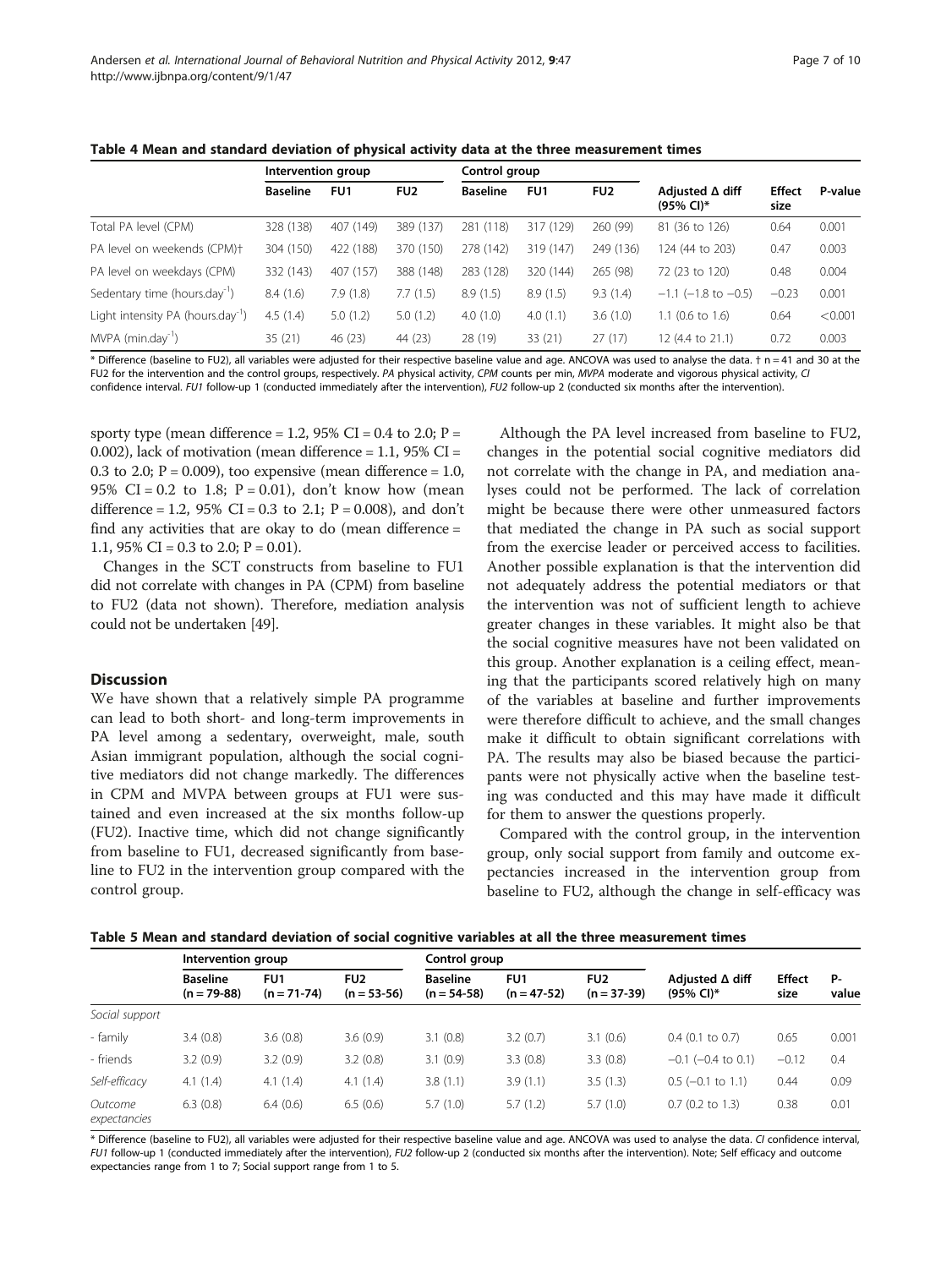borderline significant. This means that the participants in the intervention group reported more support for being physically active, stronger beliefs that positive outcomes will follow participation in PA, and the perception that they had more control over being physically active when faced with barriers (e.g., time constraints). The intervention group perceived many of the PA barriers to be less of an obstacle for engaging in PA than did the control group. Although not individually correlated with changes in PA, the small differences in the aforementioned variables might together have contributed significantly to the increased engagement in PA. These changes could have resulted from specific programme strategies such as having access to low-threshold exercise classes with people who are similar to oneself (same level of physical fitness and skills), help in structuring the week and planning for PA, professionals being available to address PA related problems (trainer), and increased knowledge of PA.

Our results are encouraging because immigrants/ethnic minorities are considered an important group for health interventions but are also considered a challenging group to recruit into this kind of study. Some studies have addressed PA in other ethnic minority groups. In a review of 14 studies mainly on African-Americans, the interventions included a wide range of approaches: community oriented, family oriented, church based and home based [\[52\]](#page-9-0). Only four studies had a randomised controlled design. Overall, the results from the interventions were disappointing, and only two studies achieved changes in PA level. In the review by Taylor et al. (1998) the authors concluded that it is not clear which factors are critical for efficacious interventions but that community/participant involvement and a thorough assessment of needs, attitudes, preferences and unique barriers before the implementation of the intervention seem important [\[52](#page-9-0)]. Interventions should therefore be tailored specifically to the targeted ethnic group because ethnic minority populations might have specific barriers to and mediators of PA that differ from other groups [[53](#page-9-0)]. The use of focus groups and people from the target group in the planning and implementation phases of the project in the PAMH study might therefore have been vital to the success of this programme. For example the focus groups meetings revealed a lack of knowledge of what PA is and that floor ball is a familiar sport; this information was useful for designing our intervention. In addition, members of the target group offered assistance in the recruitment phase and this may have been essential for the interest in the project that was created in the milieu. This view is supported by the findings in a systematic review in ethnic minorities, in which community participation was found to be very important for publicizing the intervention and increasing accessibility [[37\]](#page-9-0).

# Strengths and limitations

The PA programme used an SCT framework and was tailored to each individual's specific interests and preferences, and aimed to enable the participants to incorporate more PA into their daily routine. The PA behaviour was targeted through multiple intervention components, but because we did not undertake any process evaluation, we do not know the contribution of each of the various components. The lack of anthropometric and blood measures preclude any conclusions about the clinical value of the increased PA level. However, the increased PA level (both CPM and MVPA) in the intervention group at FU1 was sustained at FU2, and one might expect that the improvements in waist circumference and insulin resistance demonstrated at FU1 would also be present at FU2. The intervention group had a significantly higher PA level than the control group at baseline. In theory, this could mean a lower potential for intervention, which might have led to underestimation of the long-term effects compared with a situation in which the two groups were similar at baseline. A major limitation is the attrition between baseline and FU2, which may have caused loss of the feature of randomisation [[54\]](#page-9-0). Those who did drop out of the study had a lower PA level at baseline than those who did not drop out, and this might indicate that the intervention was more suitable for those who engaged in a minimum of PA at the start. It was not possible to satisfy the criterion of masking the exercise instructors or the participants from group allocation. RCTs that are not blinded tend to show greater intervention effects than RCTs that have this feature [\[55\]](#page-9-0). Finally, persons who respond to this type of study could be motivated to increase their PA level, and so the external validity regarding wider populations may be questionable. Internally, however, a randomised design should prevent this from affecting the results.

The major strengths of this follow up study include the randomised controlled design and repeated measurement of PA using objective PA data from accelerometers. Because there are no validated PA questionnaires for this group, the use of objective tools reduces the potential measurement error. Most accelerometers show good to very good correlations ( $r = 0.88$ ) with energy expenditure during walking and running [[43](#page-9-0)], and activity counts from the Actigraph accelerometer correlate well  $(r = 0.30)$ to 0.96) with PA energy expenditure measured using the doubly labeled water method [\[56\]](#page-9-0). However, accelerometers underestimate the energy cost of running > 9 km⋅h<sup>-1</sup>, cycling, rowing and upper body movement [[57\]](#page-9-0), and do not capture water activities such as swimming. However, only a few participants in the current study reported engaging in swimming and cycling, and this limitation is therefore unlikely to have influenced the results.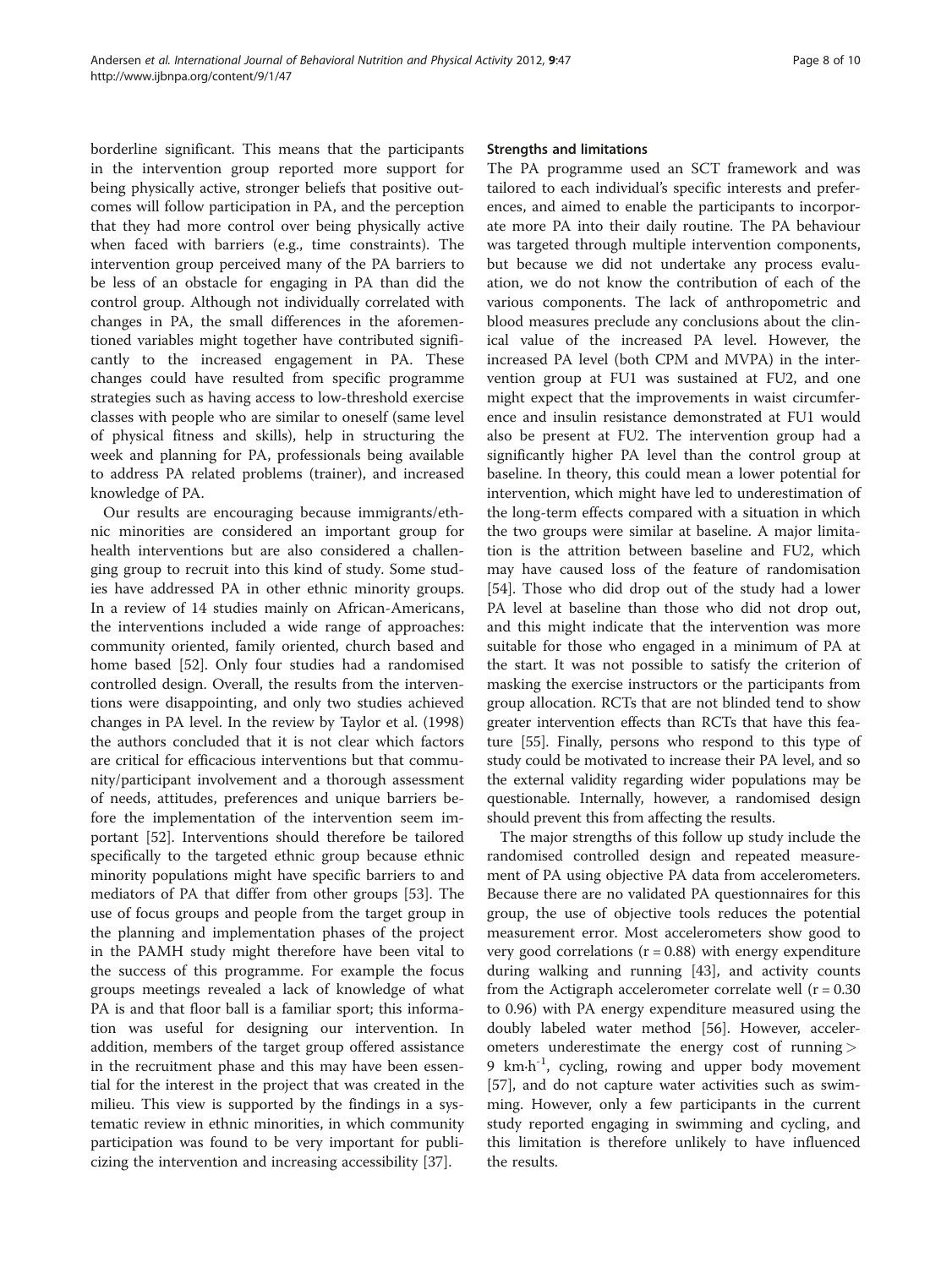# <span id="page-8-0"></span>Conclusions

Our results show that a multi component PA programme can increase PA in a group of immigrant Pakistani men in both the short and long term. However, we do not known what factors mediated these changes in PA.

#### Abbreviations

ANCOVA: Analysis of covariance; BMI: Body mass index; CI: Confidence interval; CPM: Counts per minute; CVD: Cardiovascular diseases; FU1: Followup 1; FU2: Follow-up 2; MVPA: Moderate- to vigorous intensity physical activity; PA: Physical Activity; PAMH: Physical activity and minority health; RCT: Randomised controlled trial; SCT: Social cognitive theory; T2D: Type 2 diabetes.

#### Competing interest

The authors declare that there are no competing interests.

#### Acknowledgements

This project was supported financially by the Norwegian ExtraFoundation for Health and Rehabilitation through EXTRA funds and the Norwegian School of Sport Sciences, Department of Sport Medicine. We would also like to thank our participants without whom this project would not have been possible.

#### Author details

<sup>1</sup>Department of Sport Medicine, Norwegian School of Sport Sciences, Ullevaal Stadium, Box 4014, 0806 Oslo, Norway. <sup>2</sup>School of Human Movement Studies, The University of Queensland, Brisbane, Australia.

#### Authors' contributions

EA conceived and designed the study, performed all the statistical analysis, interpreted the data, and performed all testing and analysis. SAA conceived and designed the study. NWB interpreted the data. All authors participated in drafting and revising the article and approved the final version to be published.

#### Received: 24 August 2011 Accepted: 26 April 2012 Published: 26 April 2012

#### References

- 1. Leitzmann MF, Park Y, Blair A, Ballard-Barbash R, Mouw T, Hollenbeck AR, et al: Physical activity recommendations and decreased risk of mortality. Arch Intern Med 2007, 167:2453–2460.
- 2. Powell KE, Thompson PD, Caspersen CJ, Kendrick JS: Physical activity and the incidence of coronary heart disease. Annu Rev Public Health 1987, 8:253–287.
- Jeon CY, Lokken RP, Hu FB, van Dam RM: Physical activity of moderate intensity and risk of type 2 diabetes: a systematic review. Diabetes Care 2007, 30:744–752.
- 4. Laaksonen DE, Lakka HM, Salonen JT, Niskanen LK, Rauramaa R, Lakka TA: Low levels of leisure-time physical activity and cardiorespiratory fitness predict development of the metabolic syndrome. Diabetes Care 2002, 25:1612–1618.
- 5. Lee IM, Skerrett PJ: Physical activity and all-cause mortality: what is the dose–response relation? Med Sci Sports Exerc 2001, 33:S459–S471.
- 6. Sofi F, Capalbo A, Cesari F, Abbate R, Gensini GF: Physical activity during leisure time and primary prevention of coronary heart disease: an updated meta-analysis of cohort studies. Eur J Cardiovasc Prev Rehabil 2008, 15:247–257.
- 7. Tuomilehto J, Lindstrom J, Eriksson JG, Valle TT, Hamalainen H, Ilanne-Parikka P, et al: Prevention of type 2 diabetes mellitus by changes in lifestyle among subjects with impaired glucose tolerance. N Engl J Med 2001, 344:1343–1350.
- 8. Knowler WC, Barrett-Connor E, Fowler SE, Hamman RF, Lachin JM, Walker EA, et al: Reduction in the incidence of type 2 diabetes with lifestyle intervention or metformin. N Engl J Med 2002, 346:393–403.
- Anderssen SA, Carroll S, Urdal P, Holme I: Combined diet and exercise intervention reverses the metabolic syndrome in middle-aged males: results from the Oslo Diet and Exercise Study. Scand J Med Sci Sports 2007, 17:687–695.
- 10. Leon AS, Sanchez OA: Response of blood lipids to exercise training alone or combined with dietary intervention. Med Sci Sports Exerc 2001, 33:S502–S515.
- 11. Cornelissen VA, Fagard RH: Effects of endurance training on blood pressure, blood pressure-regulating mechanisms, and cardiovascular risk factors. Hypertension 2005, 46:667–675.
- 12. Laaksonen DE, Lindstrom J, Lakka TA, Eriksson JG, Niskanen L, Wikstrom K, et al: Physical activity in the prevention of type 2 diabetes: the Finnish diabetes prevention study. Diabetes 2005, 54:158–165.
- 13. Lindstrom J, Ilanne-Parikka P, Peltonen M, Aunola S, Eriksson JG, Hemio K, et al: Sustained reduction in the incidence of type 2 diabetes by lifestyle intervention: follow-up of the Finnish Diabetes Prevention Study. Lancet 2006, 368:1673–1679.
- 14. Marcus BH, Williams DM, Dubbert PM, Sallis JF, King AC, Yancey AK, et al: Physical activity intervention studies: what we know and what we need to know: a scientific statement from the American Heart Association Council on Nutrition, Physical Activity, and Metabolism (Subcommittee on Physical Activity); Council on Cardiovascular Disease in the Young; and the Interdisciplinary Working Group on Quality of Care and Outcomes Research. Circulation 2006, 114:2739–2752.
- 15. Bandura A: Health promotion by social cognitive means. Health Educ Behav 2004, 31:143–164.
- 16. Marcus BH, King TK, Clark MM, Pinto BM, Bock BC: Theories and techniques for promoting physical activity behaviours. Sports Med 1996, 5:321–331.
- 17. Keller C, Fleury J, Gregor-Holt N, Thompson T: Predictive ability of social cognitive theory in exercise research: An integrated literature review. Online J Knowl Synth Nurs 1999, 2:19–31.
- 18. Allen NA: Social cognitive theory in diabetes exercise research: an integrative literature review. Diabetes Educ 2004, 30:805–819.
- 19. Bauman AE, Sallis JF, Dzewaltowski DA, Owen N: Toward a better understanding of the influences on physical activity: the role of determinants, correlates, causal variables, mediators, moderators, and confounders. Am J Prev Med 2002, 23:5-14.
- 20. Luszczynska A, Schwarzer R: Social cognitive theory. In Prediciting health behaviour. 2nd edition. Edited by Conner M, Norman P. Buckingham, England: Open University Press; 2008:127–169.
- 21. Jenum AK, Holme I, Graff-Iversen S, Birkeland KI: Ethnicity and sex are strong determinants of diabetes in an urban Western society: implications for prevention. Diabetologia 2005, 48:435–439.
- 22. Kumar BN, Selmer R, Lindman AS, Tverdal A, Falster K, Meyer HE: Ethnic differences in SCORE cardiovascular risk in Oslo, Norway. Eur J Cardiovasc Prev Rehabil 2009, 16:229-234.
- 23. Fischbacher CM, Hunt S, Alexander L: How physically active are South Asians in the United Kingdom? A literature review. J Public Health (Oxf) 2004, 26:250–258.
- 24. Williams ED, Stamatakis E, Chandola T, Hamer M: Assessment of physical activity levels in South Asians in the UK: findings from the Health Survey for England. J Epidemiol Community Health 2011, 65:517–521.
- 25. Kolt GS, Schofield GM, Rush EC, Oliver M, Chadha NK: Body fatness, physical activity, and nutritional behaviours in Asian Indian immigrants to New Zealand. Asia Pac J Clin Nutr 2007, 16:663-670.
- 26. Palaniappan LP, Araneta MR, Assimes TL, Barrett-Connor EL, Carnethon MR, Criqui MH, et al: Call to action: cardiovascular disease in Asian Americans: a science advisory from the American Heart Association. Circulation 2010, 122:1242–1252.
- 27. Dassanayake J, Dharmage SC, Gurrin L, Sundararajan V, Payne WR: Are Australian immigrants at a risk of being physically inactive? Int J Behav Nutr Phys Act 2011, 8:53.
- 28. Tremblay MS, Bryan SN, Perez CE, Ardern CI, Katzmarzyk PT: Physical activity and immigrant status: evidence from the Canadian Community Health Survey. Can J Public Health 2006, 97:277–282.
- 29. Bellary S, O'Hare JP, Raymond NT, Mughal S, Hanif WM, Jones A, et al: Premature cardiovascular events and mortality in south Asians with type 2 diabetes in the United Kingdom Asian Diabetes Study - effect of ethnicity on risk. Curr Med Res Opin 2010, 26:1873-1879.
- 30. Dassanayake J, Dharmage SC, Gurrin L, Sundararajan V, Payne WR: Are immigrants at risk of heart disease in Australia? A systematic review. Aust Health Rev 2009, 33:479–491.
- 31. Tillin T, Forouhi N, Johnston DG, McKeigue PM, Chaturvedi N, Godsland IF: Metabolic syndrome and coronary heart disease in South Asians, African-Caribbeans and white Europeans: a UK population-based cross-sectional study. Diabetologia 2005, 48:649-656.